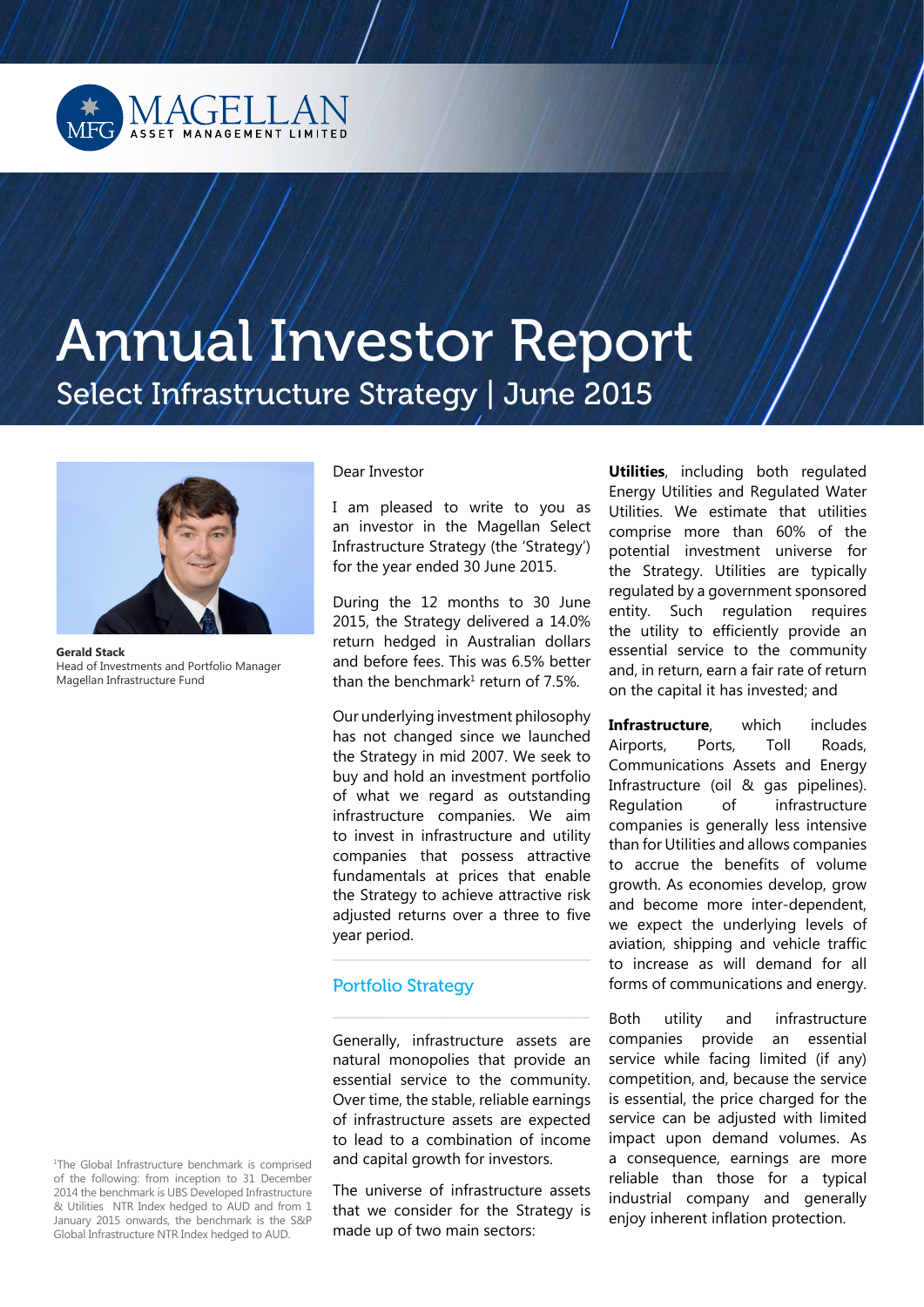### Portfolio Summary

 $\overline{\phantom{a}}$  , where  $\overline{\phantom{a}}$  , where  $\overline{\phantom{a}}$  ,  $\overline{\phantom{a}}$  ,  $\overline{\phantom{a}}$  ,  $\overline{\phantom{a}}$  ,  $\overline{\phantom{a}}$  ,  $\overline{\phantom{a}}$  ,  $\overline{\phantom{a}}$  ,  $\overline{\phantom{a}}$  ,  $\overline{\phantom{a}}$  ,  $\overline{\phantom{a}}$  ,  $\overline{\phantom{a}}$  ,  $\overline{\phantom{a}}$  ,  $\overline{\phantom{a}}$  ,

\_\_\_\_\_\_\_\_\_\_\_\_\_\_\_\_\_\_\_\_\_\_\_\_\_\_\_\_\_\_\_\_\_\_\_\_\_\_\_\_\_\_

The Strategy's investment portfolio has been constructed to reflect the most attractive investment opportunities that meet our qualitative criteria while also minimising the risk of permanent capital loss. As at 30 June 2015, the Strategy's portfolio consisted of 28 investments (in comparison with 30 investments at 30 June 2014). The top ten investments represented 57.6% of the portfolio at 30 June 2015 compared with 58.2% a year previously.

The Strategy also held approximately 10% in cash as at 30 June 2015, up from approximately 3% a year ago. The decision to hold such a material part of the portfolio in cash (which mirrors a similar strategy adopted by the Magellan Global Strategy) reflects Magellan's view that markets will become increasingly volatile as we move closer to the US Federal Reserve increasing interest rates and as the crisis in Greece unfolds. This level of cash will allow us to move quickly to take advantage of buying opportunities that may consequently arise. Indeed, we took advantage of the selloff in the last two days of the financial year to increase our holding in one of the Strategy's key stocks.

The composition of the Strategy by sector at 30 June 2013, 2014 & 2015 was as seen in figure 1.

Over the course of the year, we have found utilities in the better performing economies of the world, effectively the most defensive infrastructure investment opportunities, to have become progressively more expensive. Accordingly, we have reduced the Strategy's exposure to Regulated Utilities in the US and UK and increased the Strategy's exposure to Communications Infrastructure stocks and also increased our cash holding. The three Communications sector exposures included two European satellite companies owning perpetual rights to the key geostationary positions for satellites broadcasting television directly to homes throughout Europe

and a company that owns more than 40,000 towers for the rebroadcasting of mobile phone telephony in the US.

You will note the marked reduction in utilities over the last two years (28% today compared with 56% at 30 June 2013). This reflects utilities becoming expensive relative to other investment opportunities over the period with US utilities, in particular, exhibiting markedly higher prices as a result of the increased appetite for their defensive nature and relatively high yield. The reduction in the utilities weight despite our expectation of increased volatility reflects our view that the greatest risk to markets is rising US interest rates (and thus a decline in pricing), rather than a cyclical macro-driven downturn (and thus a decline in earnings). Notwithstanding this, we do envisage that increases in Treasury yields will cause volatility in the prices of some utilities (as they did in the 'taper tantrum' of 2013) at which point we will appraise their relative attractiveness and potentially seek to reintroduce them to the portfolio.

This move in portfolio exposures to utilities proved beneficial as the average return from Utility stocks held in the Strategy during Full Year 2015 was only 2.7% compared to 17.4% for non-utility stocks.

The composition of the portfolio by geography at 30 June 2014 and 30 June 2015 was as seen in figure 2.

**Figure 1:** Composition of the Strategy by Sector.



Source: Magellan Asset Management Limited

The top performing stocks in the Strategy during the year were Zurich Airport (which delivered a Total Shareholder Return (TSR) of 35.2%), Auckland Airport (TSR of 32.7%), Australian Toll Road company Transurban, which was also the Strategy's largest holding during the year, (TSR of 31.8%), oil & chemical tank storage company Vopak (TSR of 29.1%) and Sydney Airport (TSR of 24.0%). Nine of the ten worst performing stocks in the portfolio were US Utilities, although only three delivered negative returns for the year.

## A Reflection on the Last Five Years

 $\overline{\phantom{a}}$  , and the set of the set of the set of the set of the set of the set of the set of the set of the set of the set of the set of the set of the set of the set of the set of the set of the set of the set of the s

As we have discussed in previous investor letters, there is no universally agreed definition of what is or is not an infrastructure asset. Therefore, every manager needs to define their investment universe as the first step in building a portfolio. Magellan uses what most asset consultants and research houses judge to be the most conservative definition of the term infrastructure of all listed infrastructure managers globally. Magellan refers to the universe of stocks meeting our definition as the Magellan Core Infrastructure Index.

Over the last 5 years, the Magellan Core Infrastructure Index returned 18.4%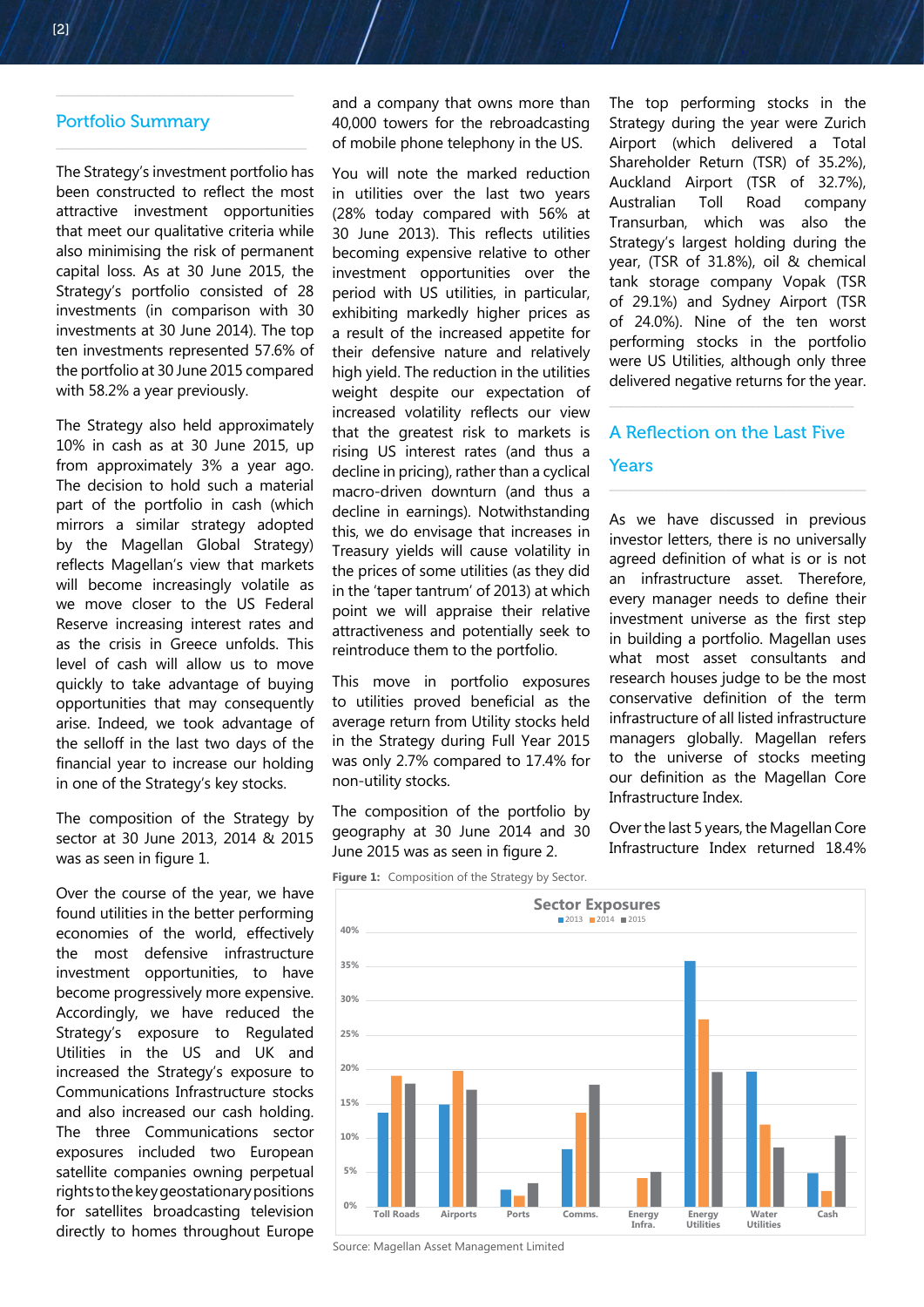**Figure 2:** Composition of the Strategy by Geography.



Source: Magellan Asset Management Limited

per annum before fees (compared to a before fee return from the Magellan Select Infrastructure Strategy of 19.8% per annum). The following graph shows returns by sector over this period (which we calculate by taking the average local currency return of the stocks in that sector). The key observations to be made from this data are:

• As we would expect, the returns from the Utility sectors were more consistent than the non-Utility sectors

• The higher returning non-Utility sectors were led by the Airports sector which returned 25% pa over the period.

The next graph shows returns by region. Clearly, the Latin American returns, which are primarily driven by four Mexican airport companies, were outstanding while the Asia Pacific stocks also performed very strongly (note that we only include developed markets in the Asia Pacific region). It is worth noting that, despite the ongoing economic problems in Europe, stocks from that region performed in line with the US, UK and Canada.

In terms of individual stock performance:

• The best performing stock was Mexican airport company OMAB with a TSR of 38.5%;

• 5 of the 6 best performing stocks were airports;

• Pleasingly, only one stock of the 86 stocks in the strategy delivered a negative return over the five year period.

Finally, one of the key reasons that investors choose to include global listed infrastructure in their asset allocation is to diversify their exposures from global equity markets. One of the key criteria used to measure how effective an investment is at risk reduction and diversification is called 'Downside Capture'. This measures how the investment performs when equity markets go down. An analysis of performance over the five years to 30 June 2015 shows that the Magellan Core Infrastructure index's downside capture ratio was -0.1 (and indeed the Strategy achieved the same result). This means that, on average, the index delivers investors a positive return when global equity markets fall.

#### **Outlook**

Magellan believes that infrastructure assets, with requisite earnings reliability and a linkage of earnings to inflation offer an attractive, long-term investment proposition. Furthermore, given the predictable nature of earnings and the structural linkage of those earnings to inflation, the investment returns generated by infrastructure assets are different from standard asset classes and offer investors valuable diversification when included in an investment portfolio. In the current uncertain economic and investment climate, the reliable financial performance of infrastructure investments makes them particularly attractive and an investment in listed infrastructure can be expected to reward patient investors within a three to five year timeframe.

 $\overline{\phantom{a}}$  , and the contract of the contract of the contract of the contract of the contract of the contract of the contract of the contract of the contract of the contract of the contract of the contract of the contrac

Notwithstanding the resilient nature of the stocks held in the Strategy, as mentioned in our March 2015 newsletter, we expect to see increasing volatility in equity markets as interest rates start to rise in the US. We are, however, very confident that any increase in interest rates will have minimal negative impact on the actual financial performance of the stocks in the portfolio.

**Figure 3:** Magellan Core Infrastructure Index by Sector.



Source: Magellan Asset Management Limited